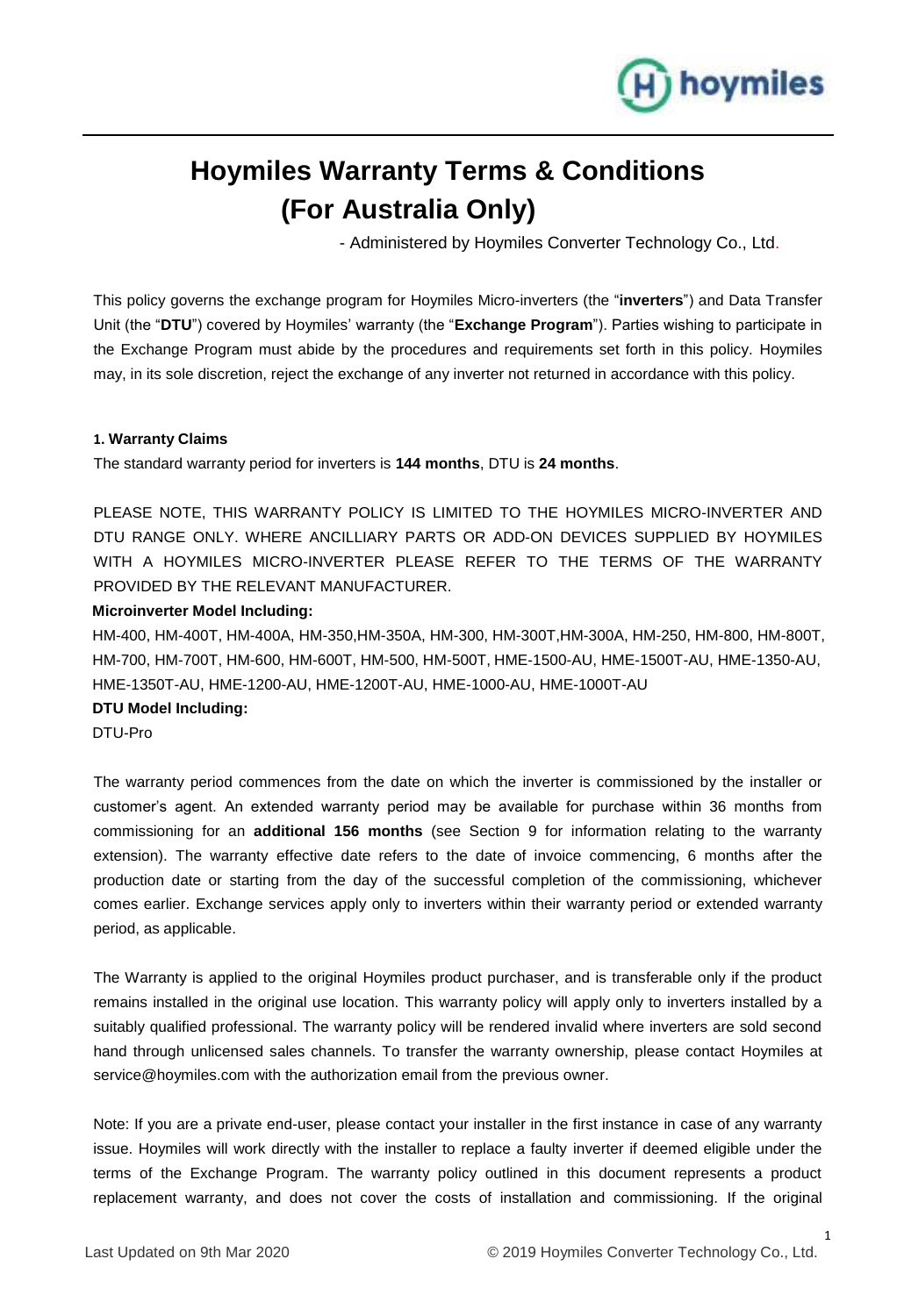installation company has ceased trading, please contact a suitably qualified installer to arrange an on-site inspection

H) hoymiles

## **2. Limited Liability**

Subject to the conditions set out below Hoymiles warrants that the goods will correspond substantially with their specification at the time of delivery and will be free from material defects.

In the event of damages related to the causes listed below, no warranty claims will be acknowledged or accepted. Claims that relate to defects that are caused by the following factors are not covered by Hoymiles' warranty obligations:

- a. Force majeure (storm damage, lightning strike, overvoltage, fire, thunderstorm, flooding etc.)
- b. Improper or noncompliant use.

c. Improper installation, commissioning, start up or operation (contrary to the guidance detailed in the installation manual supplied with each product).

- d. Inadequate ventilation and circulation resulting in minimized cooling and natural air flow
- e. Installation in a corrosive environment
- f. Damage during transportation
- g. Unauthorized repair attempts
- h. Unauthorized removal and reinstallation.
- i. Normal appearance wears out, including discolor and scratch
- j. The defective has no impact on the power generation after two years since warranty affective date, including LED indicator failure.
- k. Damaged caused by defects of other components from the solar system

Furthermore, if the original identification marks (including trademark and serial number) of such product have been defected, altered, or removed. The limited warranty does not cover costs related to the removal, installation or troubleshooting of the customer's electrical systems. The limited warranty does not extend beyond the original cost of the Hoymiles products.

This warranty does not extend to parts materials or equipment not manufactured by Hoymiles in respect of which the customer shall only be entitled to the benefit of any such warranty or guarantee as is given by the manufacturer to Hoymiles.

This Warranty does not cover cosmetic or superficial defects, dents, marks or scratches, which do not influence the proper functioning of the product.

Claims by buyer that go beyond the warranty terms set out herein, are not covered by the Warranty, insofar as Hoymiles is not subject to statutory liability. In such cases, please contact the company that sold the product. Eventually claims in accordance with the law on product liability remain unaffected.

Hoymiles shall be under no liability under this warranty (or any other warranty condition or guarantee) if the total price for the goods has not been paid by the due date for payment.

If the entire device is replaced under Warranty, and the remainder Warranty is more than (≥) 90 days (refer on the date that Hoymiles received the complaint), the remainder of the Warranty period will be transferred to the replacement product. If the remainder Warranty is less than (<) 90 days, the replacement product will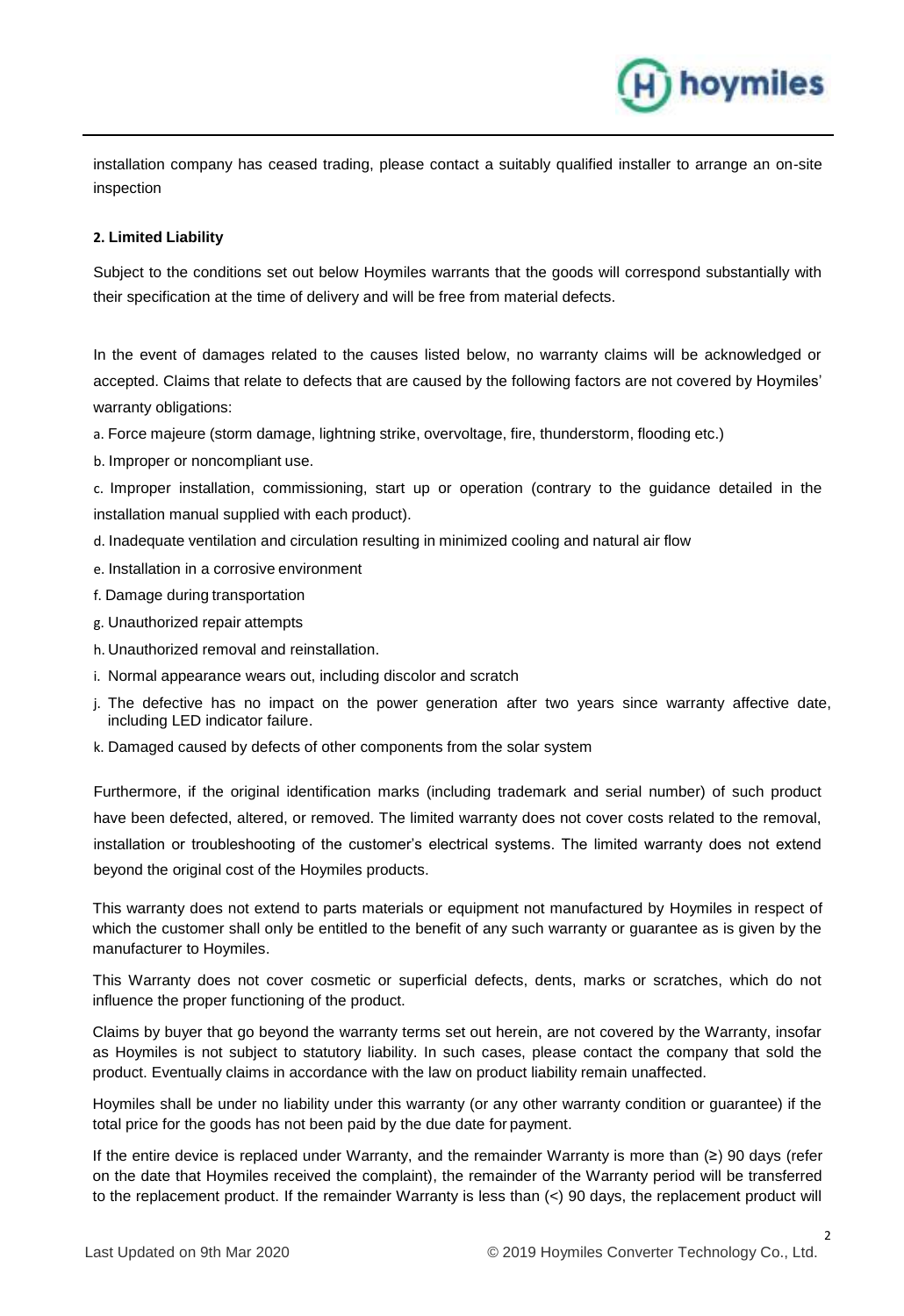

) hoymiles

#### **3. Product Repairing On-Site**

If Hoymiles decides to repair the defective device on site (repair by Hoymiles or the technical engineer that authorized by Hoymiles), then Hoymiles will bear the costs for materials and labor to repair the product as well as the costs for removal and replacement of the part or replacement device. No other costs - including, but not limited to, transportation, inspissations, customs duties, costs to safely access devices installed on slanted rooftops, or lift equipment, travel or accommodation costs, the costs of the customer's own employees, or the costs of third-parties that have not been authorized by Hoymiles.

#### **4. Exchange Service**

Any inverter qualifying for exchange within the warranty period will be replaced with a new or refurbished inverter, subject to the terms and conditions detailed within this document being adhered to. The following items must be made available to Hoymiles for an exchange to be effected under this policy:

Inverter data including:

- 1. Product model
- 2. Product serial number
- 3. Failure code
- 4. Failure comment

Documentation including:

- 1. Copy of original purchase invoice.
- 2. Detailed information about the entire systems (e.g. system schematic)
- 3. Documentation of previous claims/exchanges (if applicable)
- 4. RMA (Template will provide by Hoymiles service center)

**Hoymiles reserves the right to refuse exchange requests where adequate information is not provided.** To request the replacement of an inverter, you must contact the Hoymiles Service Department. E-mail: [service@hoymiles.com](mailto:service@hoymiles.com)

# **5. Hoymiles Responsibility**

Upon receipt of the required information listed in Section 4, and after attempts to correct the problem with the customer's assistance, Hoymiles will assign a unique case number to the customer. This number shall be used in reference for all communications regarding the exchange. Hoymiles will dispatch a replacement inverter within 3 working days to the specified customer or installer location. Following the receipt of the replacement inverter, the customer must return the allegedly faulty Inverter in the same packaging material as the replacement inverter if it's required by Hoymiles. Hoymiles will supply all labels, documentation and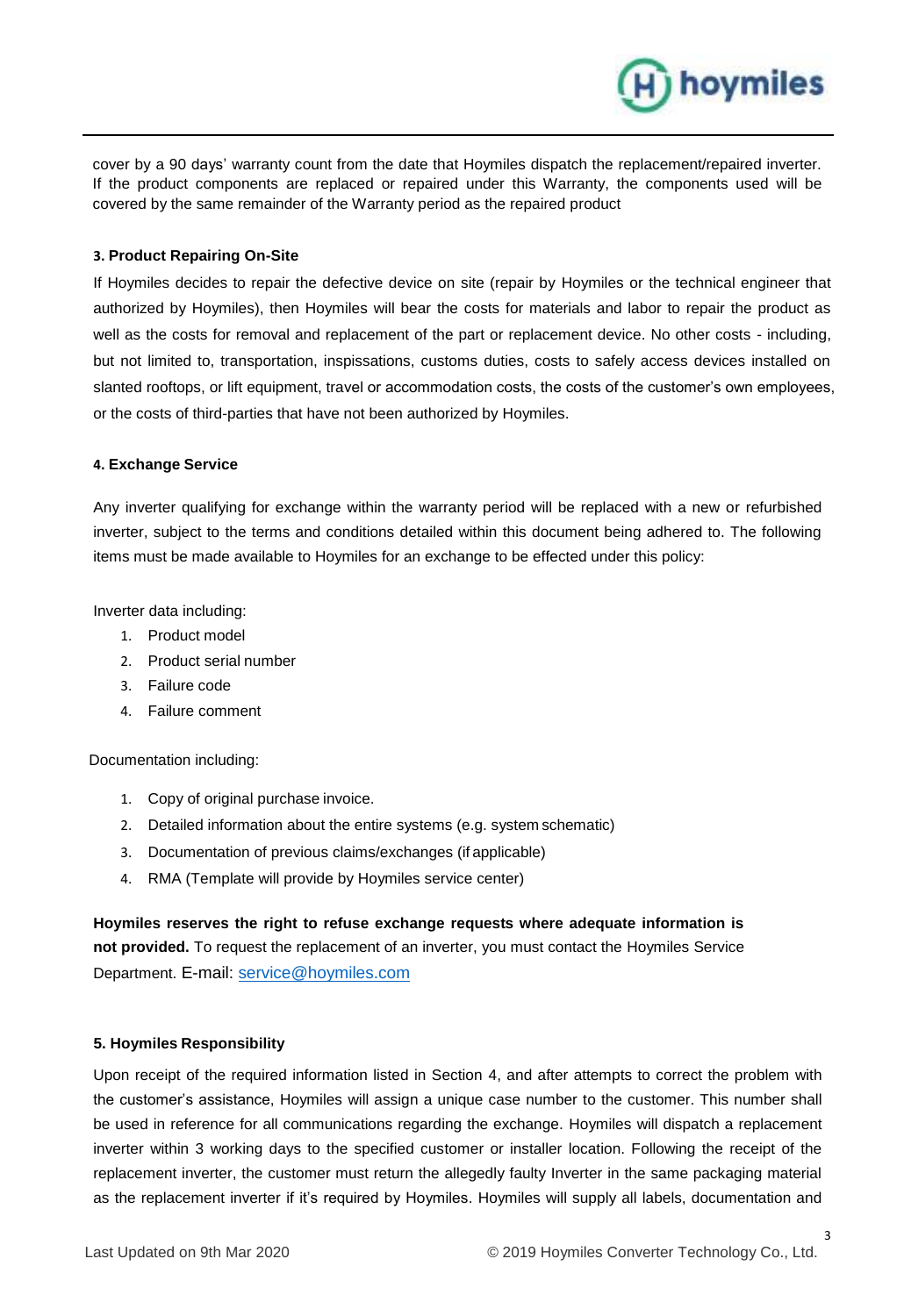freight details for the return of the allegedly faulty inverter. Hoymiles reserves all rights to collect all allegedly faulty inverters if it's necessary. A qualified installer must be available for the inverter exchange and re-commissioning.

H) hoymiles

# **6. Installer Responsibility**

In the event of an equipment failure or fault, it is the responsibility of the installer to work directly with the Hoymiles Service Center in order to limit the return of non-faulty equipment. The Hoymiles Service Center will work with the installer to rectify the fault or fault message through telephone support or with direct PC links. Note: To qualify for further replacement unit, the installer must first contact the Hoymiles Service Center and fulfill the installer's responsibilities under Section 4 of this document.

During inspection by Hoymiles, if the allegedly faulty inverter is found by Hoymiles to be ineligible for exchange under this policy, the installer must provide proof of a valid warranty for the inverter, a correctly issued, and a valid case number for the inverter (as provided by the Hoymiles Service Center). In all instances, the installer must send the required items to Hoymiles local warehouse or warehouse of local distributors.

## **7. Inspection Charge for Inverters Not Found Defective**

If an allegedly faulty Inverter is returned to Hoymiles pursuant to this Policy, and is found by Hoymiles to be free of defects that would qualify it for replacement under this policy, or due to limited liability as stated in clause 2, Hoymiles reserve the right to apply a flat-rate inspection charge of USD100 (outside of Europe) or EUR100 (Europe) per unit, plus shipping and packaging costs.

#### **8. Inverter Replacement Procedure**

Hoymiles must be provided with the relevant documentation as shown in Section 4. This procedure must be followed for a warranty claim to be applicable under this Exchange Program.

- a) The installer must contact the Hoymiles Service Centre and supply the required information as shown in Section 4. As outlined in Section 6, the installer will liaise with Hoymiles Service Centre to try and find a solution without the need to exchange the inverter.
- b) If the inverter is deemed faulty and is eligible for the Exchange Program, Hoymiles will raise and create a case number for the inverter and communicate this with the installer.
- c) Hoymiles will dispatch a replacement inverter within 3 working days of the case number being created. The inverter will be shipped to the specified customer or installer location at Hoymiles' cost.
- d) The installer will install the replacement inverter and use the packaging to repack the faulty inverter.
- e) For the faulty inverter that required returned by Hoymiles, Hoymiles will cover the costs of collection and shipment of the faulty inverter back to Hoymiles as detailed in Section 5, and buyer shall bear any applicable value added tax. The customer or installer must assist with this shipping. If the required faulty inverter is not returned within 10 working days from receiving the replacement inverter, Hoymiles reserve the right to invoice the relevant installer/distributor for the cost of the inverter.
- f) In Terms of missing defective inverter that is required return by Hoymiles, Hoymiles reserve the right to invoice the relevant installer/distributor with the value of 80% of FOB price.